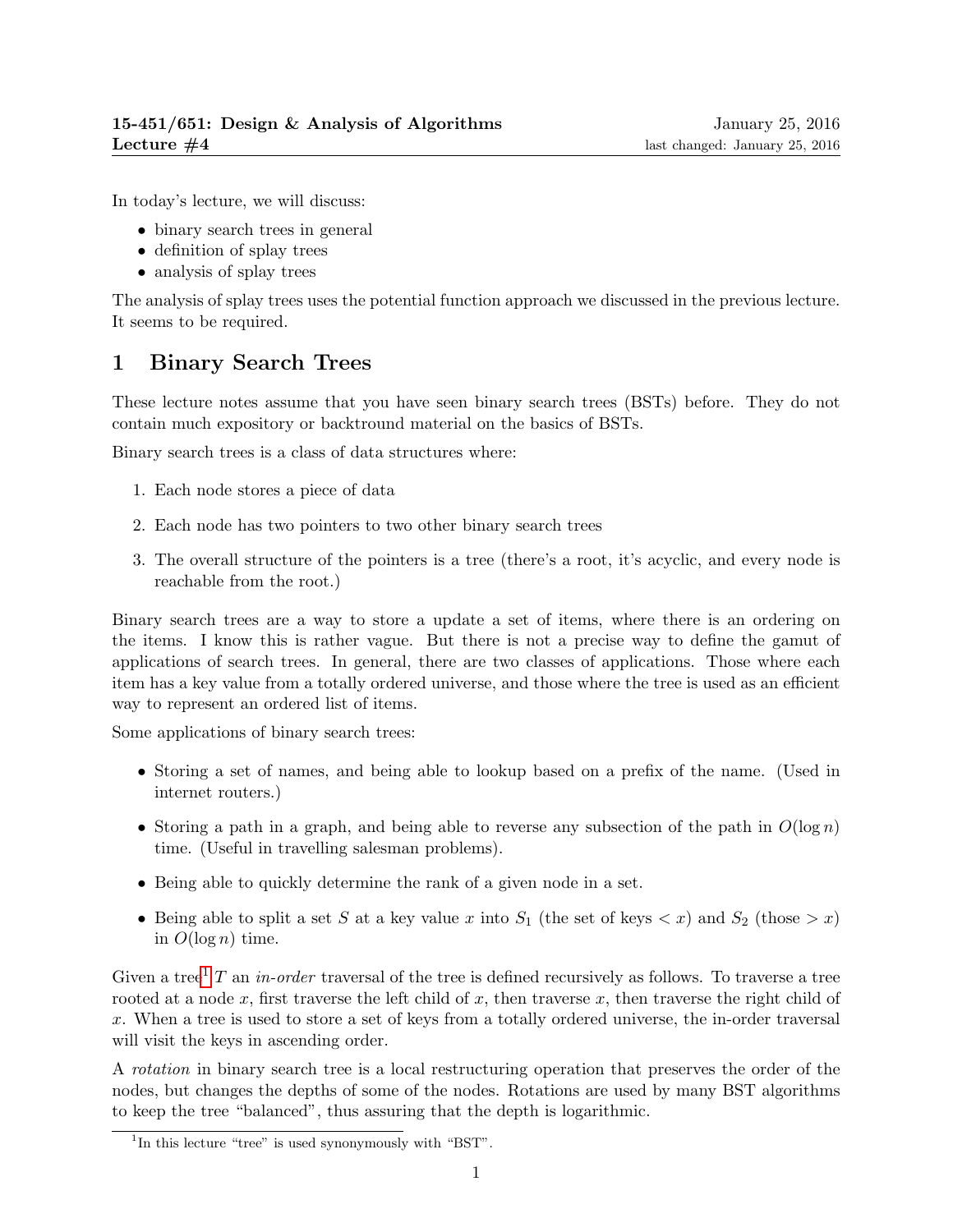A rotation involves a pair of nodes x and its parent y. After the rotation x is the parent of y. The update is done in such a way as to guarantee that the in-order traversal of the tree does not change. So if x is initially the left child of y, then after the rotation y is the right child of x. This is known as a right rotation. A left rotation is the mirror image variant.



### 2 Splay Trees (self-adjusting search trees)

These notes just describe the *bottom-up splaying* algorithm, the proof of the access lemma, and a few applications. (See http://www.link.cs.cmu.edu/splay/ for more information along with an interactive splay tree demo.)

At a high level, every time a node is accessed in a splay tree, it is moved to the root of the tree. We will show that the amortized cost of the operation is  $O(\log n)$ . Just moving the element to the root by rotating it up the tree does not have this property. (To see this, start with a tree of nodes labeled  $0, 1, 2, \ldots, n-1$  that is just a long left path down from the root, with 0 being the leftmost node in the tree. If we sequentially rotate 0, then 1, then 2, etc. to the root, the tree that results is the same as the starting tree, but the total work is  $\Omega(n^2)$ , for an amortized lower bound of  $\Omega(n)$  per operation.) Splay trees perform movements in a very special way that guarantees this logarithmic amortized bound.

I'll describe the algorithm by giving three rewrite rules in the form of pictures. In these pictures, x is the node that was accessed (that will eventually be at the root of the tree). By looking at the structure of the 3-node tree defined by x, x's parent, and x's grandparent we decide which of the following three rules to follow. We continue to apply the rules until x is at the root of the tree:



Some notes:

1. Each arrow in the diagram above represents a rotation. Zig case does one rotation, the other cases do two rotations.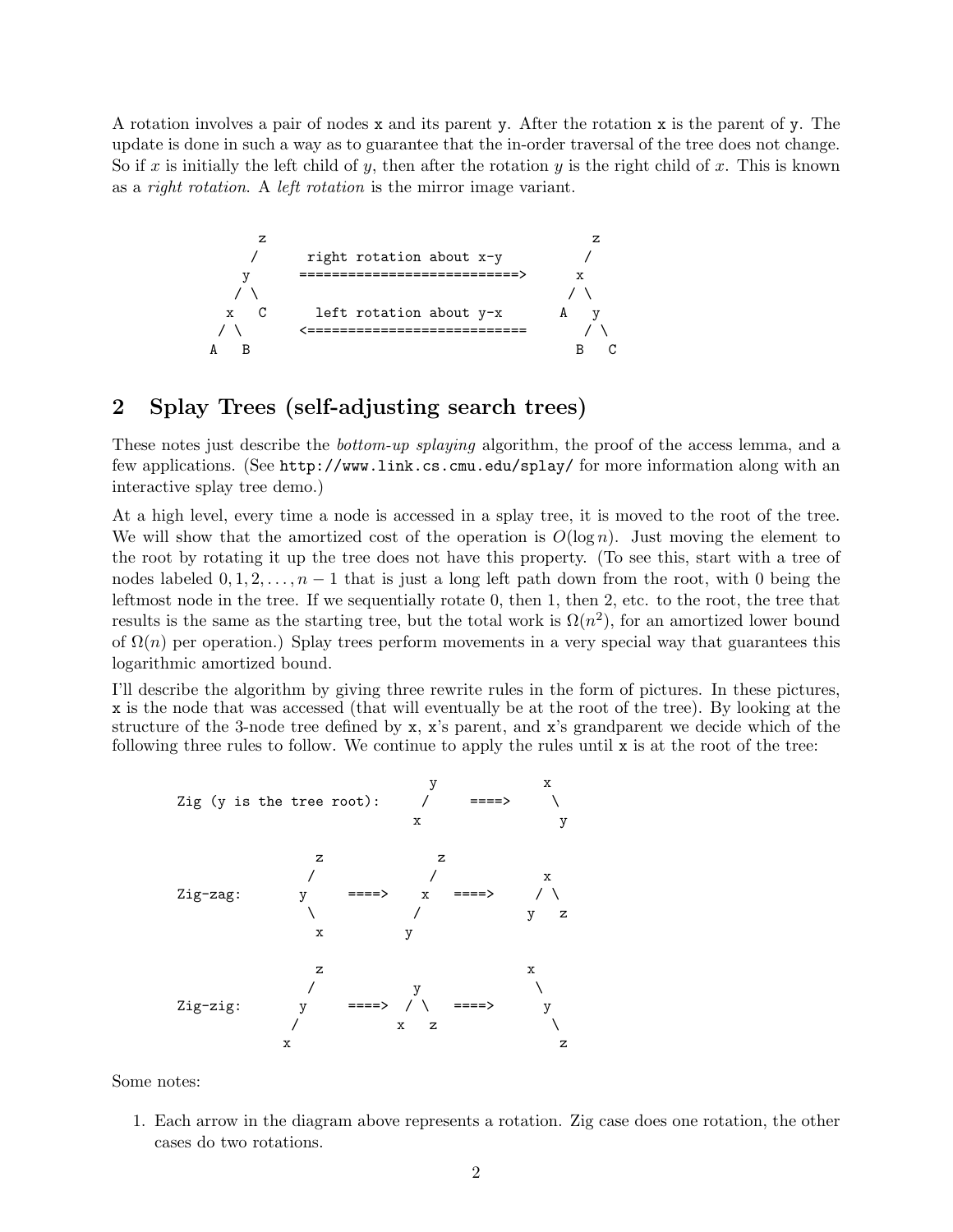- 2. A splay step refers to applying one of these rewrite rules. Later we will be proving bounds on number of splay steps done. Each such step can be executed in constant time.
- 3. Each rule has a mirror image variant, which I have not shown for brevity. So for example, if x is the right child of y (the root), then the mirror image of the Zig case applies. In this case a left rotation would be done to put x above y, instead of the right rotation show above
- 4. The Zig-zig rule is the one that distinguishes splaying from just rotating x to the root of the tree.
- 5. There are a number of alternative versions of the algorithm, such as top-down splaying, which may be more efficient than the bottom-up version described here. Code for the top-down version is available here http://www.link.cs.cmu.edu/splay/.

Here are some examples:



To analyze the performance of splaying, we start by assuming that each node  $x$  has a weight  $w(x) > 0$ . These weights can be chosen arbitrarily. For each assignment of weights we will be able to derive a bound on the cost of a sequence of accesses. We can choose the weight assignment that gives the best bound. By giving the frequently accessed elements a high weight, we will be able to get tighter bounds on the running time. Note that the weights are only used in the analysis, and do not change the algorithm at all. (A commonly used case is to assign all the weights to be 1.)

#### 2.1 Sizes and Ranks

Before we can state our performance lemma, we need to define two more quantities. Consider any tree  $T$  — think of this as a tree obtained at some point of the splay tree algorithm, but all these definitions hold for any tree. The *size of a node x* in T is the total weight of all the nodes in the subtree rooted at x. If we let  $T(x)$  denote the subtree rooted at x, then the size of x is denoted by

$$
s(x) = \sum_{y \in T(x)} w(y)
$$

Now we define the *rank of a node x* as

$$
r(x) = |\log(s(x))|
$$

For each node x, we'll keep  $r(x)$  tokens on that node if we are using the banker's method. (Alternatively, the potential function  $\Phi(T)$  corresponding to the tree T is just the sums of the ranks of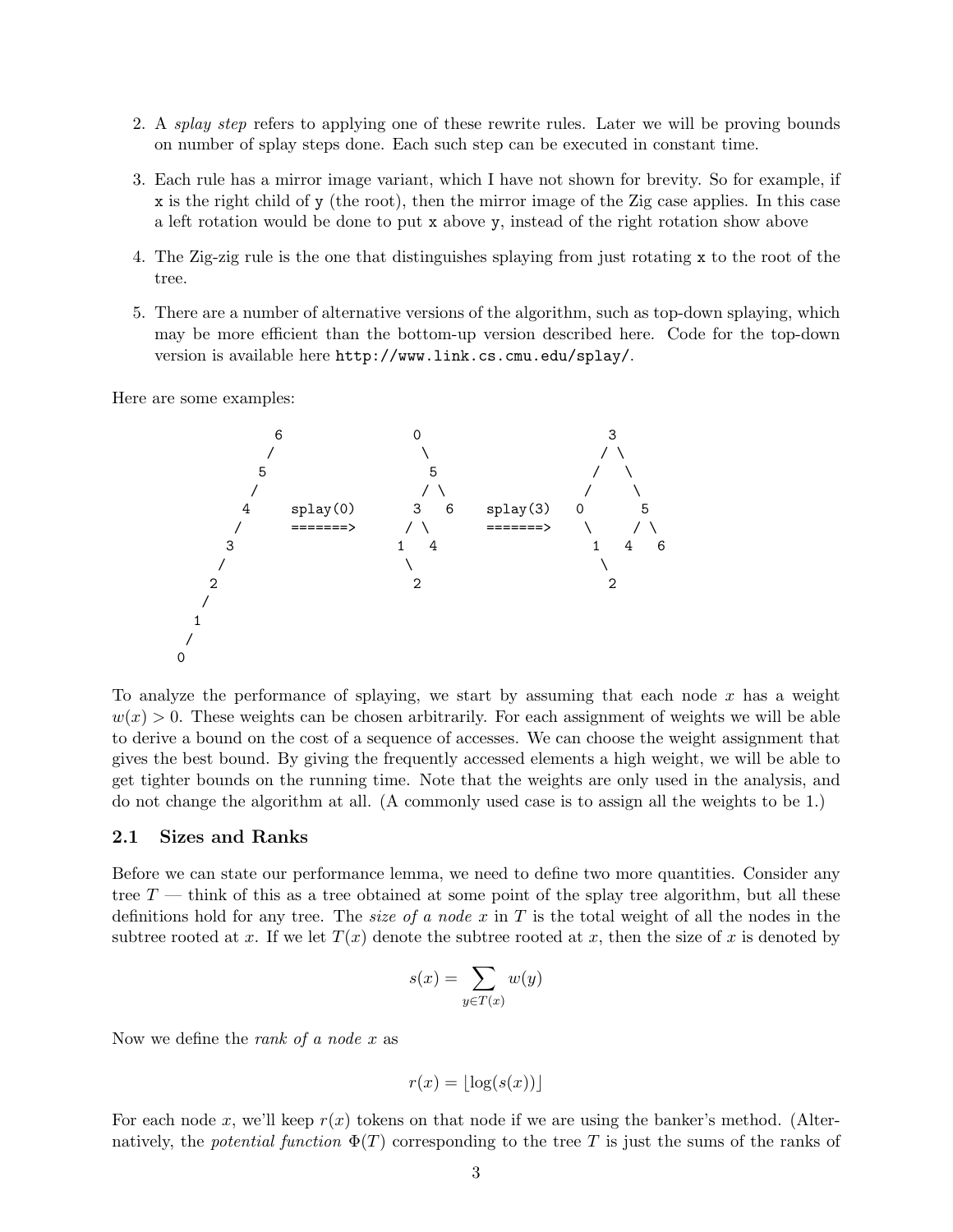all the nodes in the tree.)

$$
\Phi(T):=\sum_{x\in T}r(x).
$$

Here's an example to illustrate this: Here's a tree, labeled with sizes on the left and ranks on the right.



Notes about this potential Φ:

- 1. Doing a rotation between a pair of nodes x and y only effects the ranks of the nodes x and y, and no other nodes in the tree. Furthermore, if y was x's parent before the rotation, then the rank of y before the rotation equals the rank of  $x$  after the rotation.
- 2. Assuming all the weights are 1, the potential of a balanced tree is  $O(n)$ , and the potential of a long chain (most unbalanced tree) is  $O(n \log n)$ .
- 3. In the banker's view of amortized analysis, we can think of having  $r(x)$  tokens on node x.

### 3 The Amortized Analysis

**Lemma 1 (Access Lemma)** Take any tree T with root t, and any weights  $w(\cdot)$  on the nodes. Suppose you splay node  $x$ ; let  $T'$  be the new tree. Then

amortized number of splaying steps = actual number of splaying steps  $+ (\Phi(T') - \Phi(T))$  $\leq 3(r(t) - r(x)) + 1.$ 

**Proof:** As we do the work, we must pay one token for each splay step we do. Furthermore we must make sure that we always leave  $r(x)$  tokens on node x as we do our restructuring. We are going to allocate  $3(r(t) - r(x)) + 1$  tokens to do the splay. Our job in the proof is to show that this is enough.

First we need the following observation about ranks, called the Rank Rule.

Rank Rule: Suppose that two siblings have the same rank, r. Then the parent has rank at least  $r + 1$ .

This is because if the rank is r, then the size is at least  $2^r$ . If both siblings have size at least  $2^r$ , then the total size is at least  $2^{r+1}$  and we conclude that the rank is at least  $r+1$ . We can represent this with the following diagram: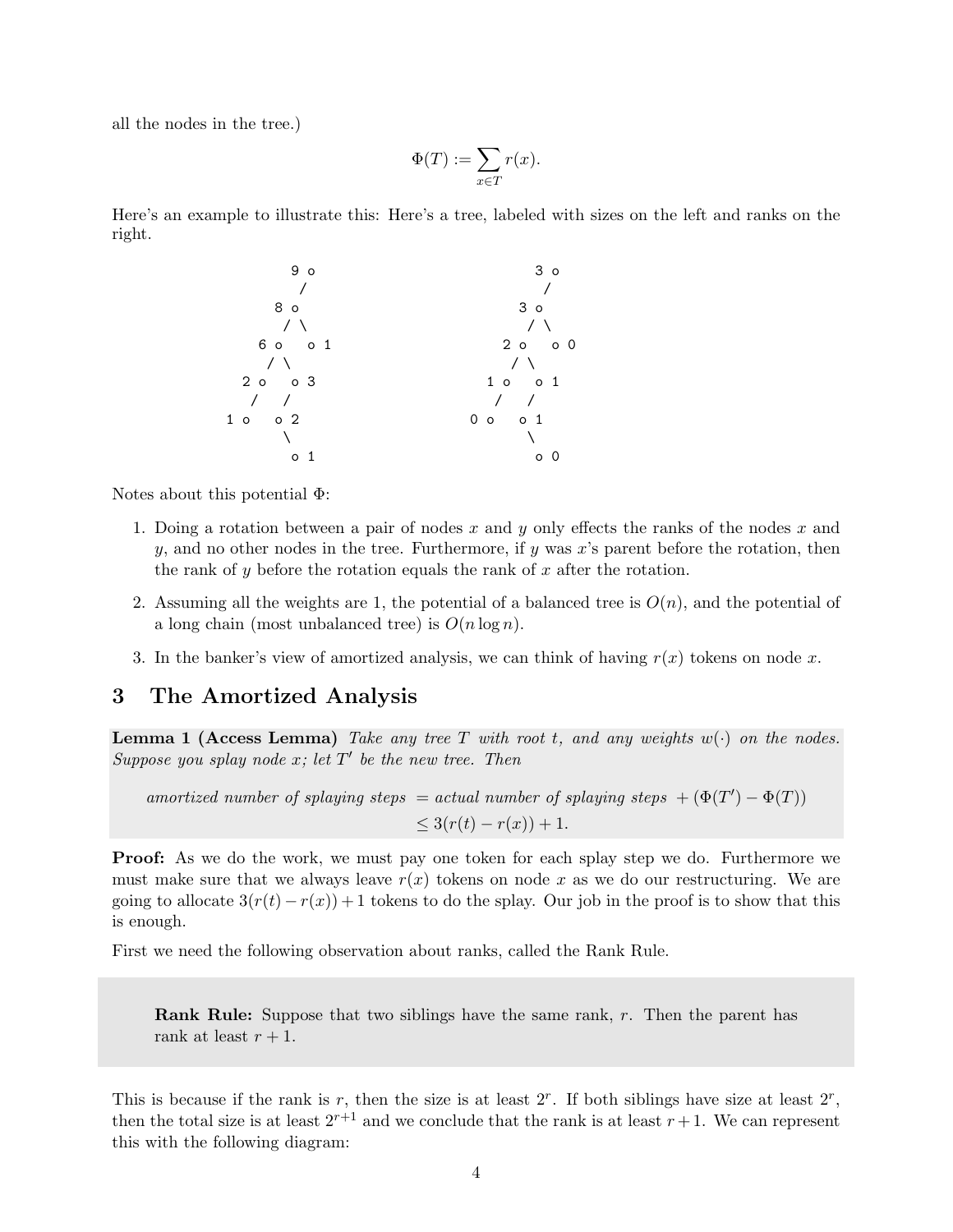$$
\begin{array}{ccc}\nx & & \\
\diagup \searrow & & \text{Then } x \geq r+1 \\
r & r & & \n\end{array}
$$

Conversly, suppose we find a situation where a node and its parent have the same rank,  $r$ . Then the other sibling of the node must have rank  $\lt r$ . So if we have three nodes configured as follows, with these ranks:

$$
\begin{array}{ccc}\n & r \\
 \diagup \diagdown \\
 & \diagup \quad \text{Then } x < r \\
 & x & r\n \end{array}
$$

Now we can go back to proving the lemma. The approach we take is to show that  $3(r(z) - r(x))$ tokens are sufficient to pay for a zig-zag or a zig-zig step. (Here z refers to x's grandparent, as in the definition of splaying.) And that  $3(r(y) - r(x)) + 1$  is sufficient to pay for the zig step.

We can express this a little bit differently. Take the zig-zag amortized cost  $3(r(z)-r(x))$  mentioned above. We can write this as  $3(r'(x) - r(x))$ , where  $r'(x) = r_{T'}(x)$  is the rank function after the step, and  $r() = r_T()$  represents the rank function before the step. This identity holds because the rank of  $x$  after the step is the same as the rank of  $z$  before the step.

Using this notation it becomes obvious that when we sum these costs to compute the amortized cost for the entire splay operation, they telescope to:

$$
3(r(t) - r(x)) + 1.
$$

Note that the +1 comes from the zig step, which can happen only once. Here's an example, the labels are ranks:



We allocated:  $3(2-2)+1=1$  tokens that are supposed to pay for the splay of x. There are two more tokens in the tree before than are needed at the end. (The potential decreases by two.) So we have a total of 3 tokens to spend on the splay steps of this splay.

But there are 2 splay steps. So  $3 > 2$ , and we have enough.

It remains to show these bounds for the individual steps. There are three cases, one for each of the types of splay steps.

The Zig Case: The following diagram shows the ranks of the two nodes that change as a result of the zig step. We've allocated  $3(r - a) + 1$  to pay for the step. We'll show that this is sufficient.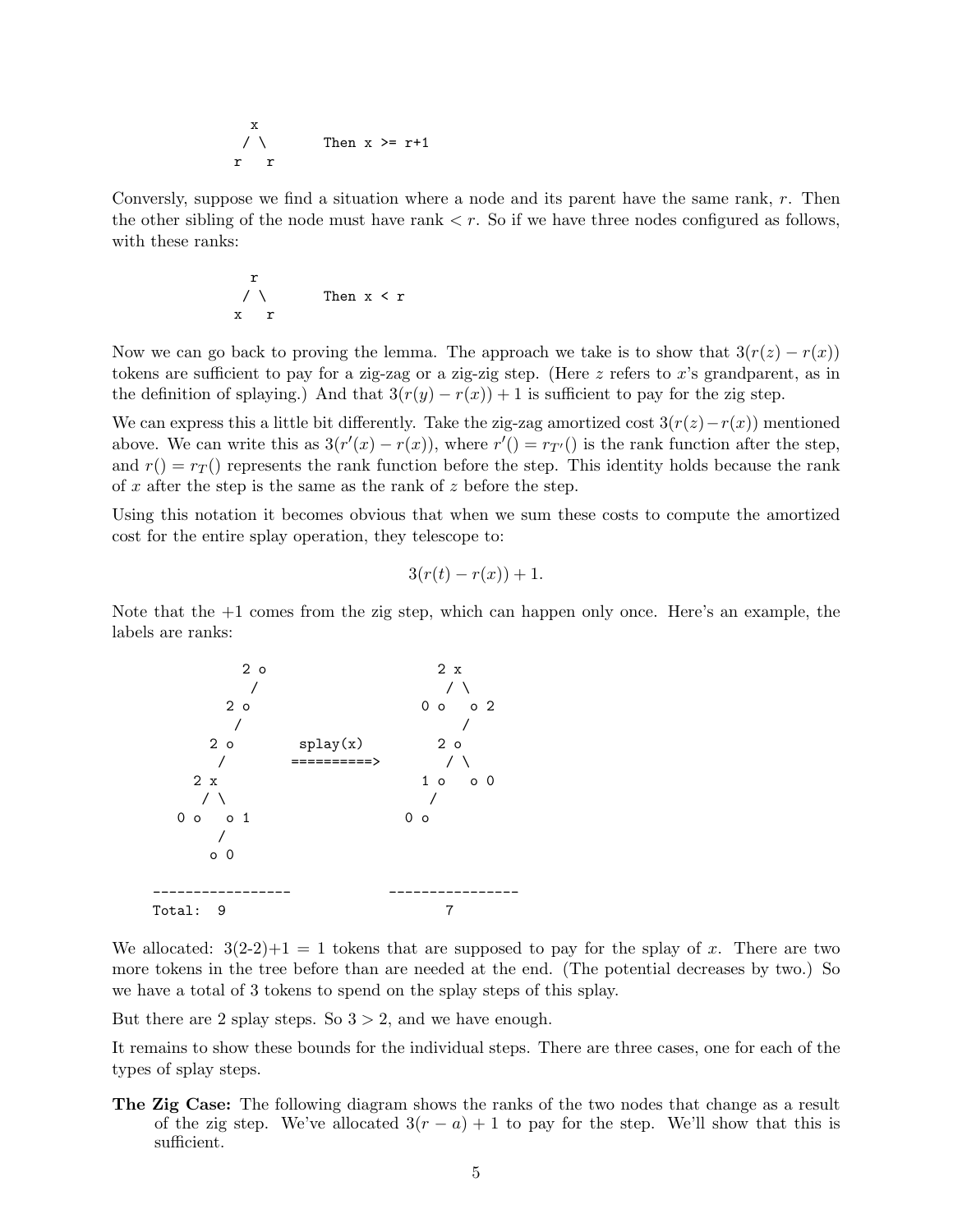

The actual cost is 1, so we spend one token on this. We take the tokens on  $a$  and augment them with another  $r - a$  (resulting in a pile of r tokens) and put them on b. Thus the total number of tokens needed is  $1 + r - a$ . This is at most  $1 + 3(r - a)$ .

#### The Zig-zag Case: We'll split it further into 2 cases:

Case 1: The rank does not increase between the starting node and ending node of the step.

$$
\begin{array}{ccccc}\n & r & o & r \\
 & \nearrow & & \nearrow \\
r & o & & & \searrow \\
 & \searrow & & & \searrow \\
 & \searrow & & & \searrow \\
 & r & o & & & \end{array}
$$

By the Rank Rule, one of a or b must be  $\leq r$ , so one token is released from the data structure. we use this to pay for the work.

Thus, our allocation of  $3(r - r) = 0$  is sufficient to pay for this.

Case 2: The rank does increase between the starting node and ending node of the step.

r o o r / / \ b o ===> c o o d \ a o

Note that  $r - a > 0$ . So use  $r - a$  (which is at least 1) to pay for the work. Use  $r - a$ to augment the tokens on  $a$  to create a pile of  $r$  tokens which can supply  $c$ . Finally use  $r-b$  ( $\leq r-a$ ) tokens to add to the pile on b to make a pile of r tokens, which are enough to cover d.

Thus  $3(r - a)$  tokens are sufficient, which completes the zig-zag case.

(We actually only need  $2(r - a)$  because it is easily shown that  $c \leq b$ .)

The Zig-zig Case: Again, we split into two cases.

Case 1: The rank does not increase between the starting node and the ending node of the step.



As in the zig-zag case, we use the token gained because of  $d < r$  to pay for the step. Thus we have  $3(r - r) = 0$  tokens and we need 0.

Case 2: The rank does increase between the starting node and the ending node of the step.

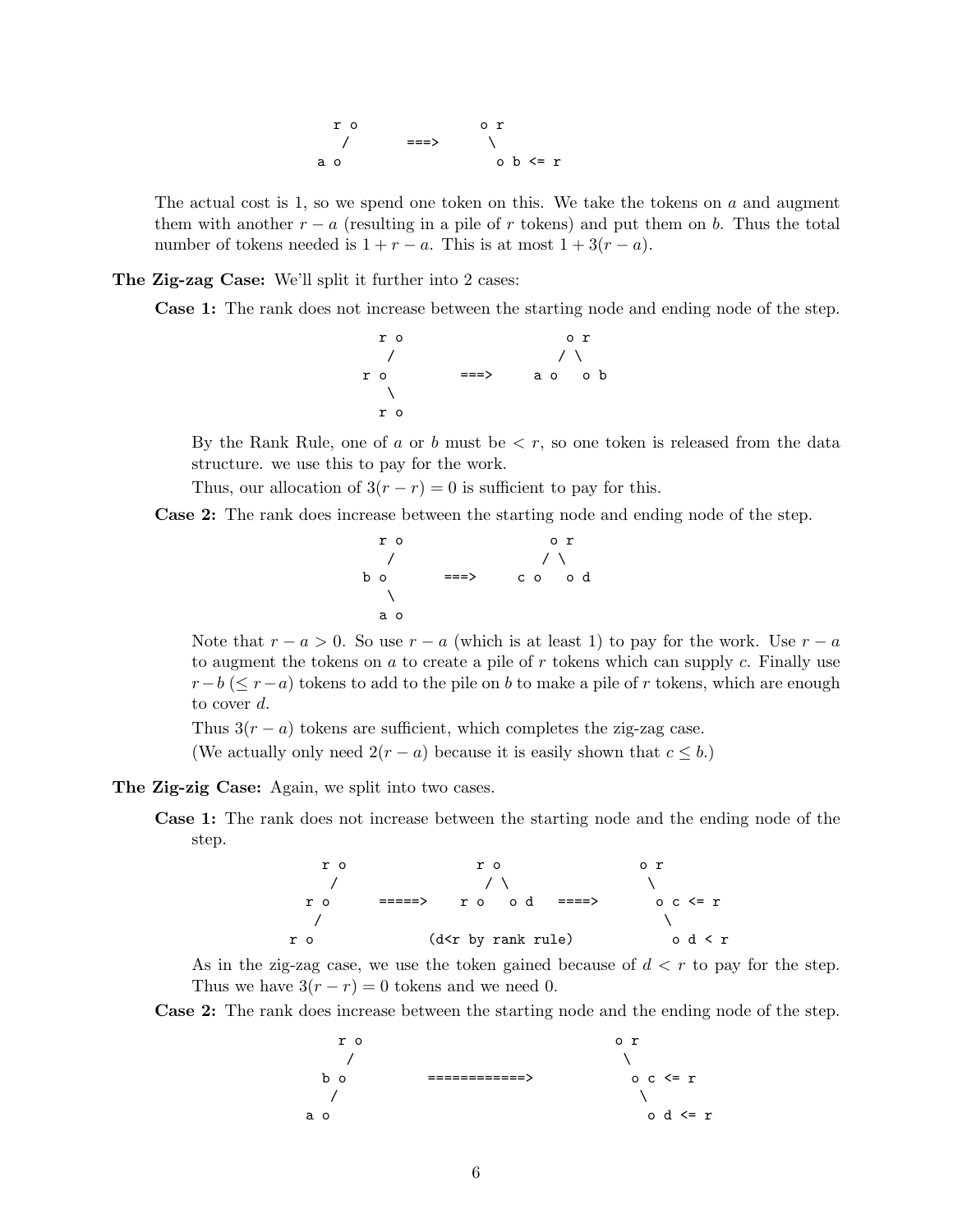We can use  $r - a$  (which is at least 1) to pay for the work, use  $r - a$  to boost the tokens on a to cover those needed for d, and use  $r - a$  to boost the tokens on b to cover those needed for c.

Summing these three gives  $3(r - a)$ , which completes the analysis of the zig-zig case.

■

So in every case we have shown that  $3(r'(x) - r(x))$  is sufficient to pay for the splay step (modulo the extra  $+1$  needed for the zig case). Thus these amortized costs telescope giving an amortized number of splay steps of  $3(r(t) - r(x)) + 1$ .

### 4 Balance Theorem

Using the Access Lemma we can prove the bound on the amortized cost of splaying: this is captured in the Balance Theorem.

**Theorem 2 (Balance Theorem)** A sequence of  $m$  splays in a tree of  $n$  nodes takes time

$$
O(m\log n + n\log n).
$$

**Proof:** Suppose all the weights equal 1. Then the access lemma says that if we splay node x in tree T to get the new tree  $T'$ 

actual number of splaying steps  $+ (\Phi(T') - \Phi(T)) \leq 3(\log_2 n - \log_2 |T(x)|) + 1$  $<$  3 log<sub>2</sub>  $n + 1$ .

Hence, if we start off with a tree  $T_0$  of size at most n and perform any sequence of m splays to it

$$
T_0 \xrightarrow{splay} T_1 \xrightarrow{splay} T_2 \xrightarrow{splay} \cdots \xrightarrow{splay} T_m,
$$

repeatedly using this inequality  $m$  times shows:

actual total number of splaying steps  $+ (\Phi(T_m) - \Phi(T_0)) \leq m(3 \log_2 n + 1)$ .

In any tree T with unit weights, each  $s(x) \leq n$  so each  $r(x) \leq \log_2 n$  so  $\Phi(T) \leq n \log_2 n$ ; also  $\Phi(T) \geq 0$ . Rearranging, we get

> actual total number of splaying steps  $\leq m(3\log_2 n + 1) + (\Phi(T_0) - \Phi(T_m))$  $\leq O(m \log n) + O(n \log n)$ .

This proves the Balance Theorem.

### 5 Using Splaying with Searching and Updates

Searching: Since the keys in the splay tree are stored in in-order, the usual BST searching algorithm will suffice to find a node (or tell you that it is not there). However with splay trees it is necessary to splay the last node you touch in order to pay for the work of searching for the node. (This is clear if you think about what would happen if you repeatedly searched for the deepest node in a very unbalanced tree without every splaying.)

Insertion: Say we want to insert a new key e into the tree. Proceed like ordinary binary search tree insertion, but stop short of linking the new item e into the tree. Let the node you were about to link e to be called p. We splay p to the root. Now construct a new tree according to one of the following pictures: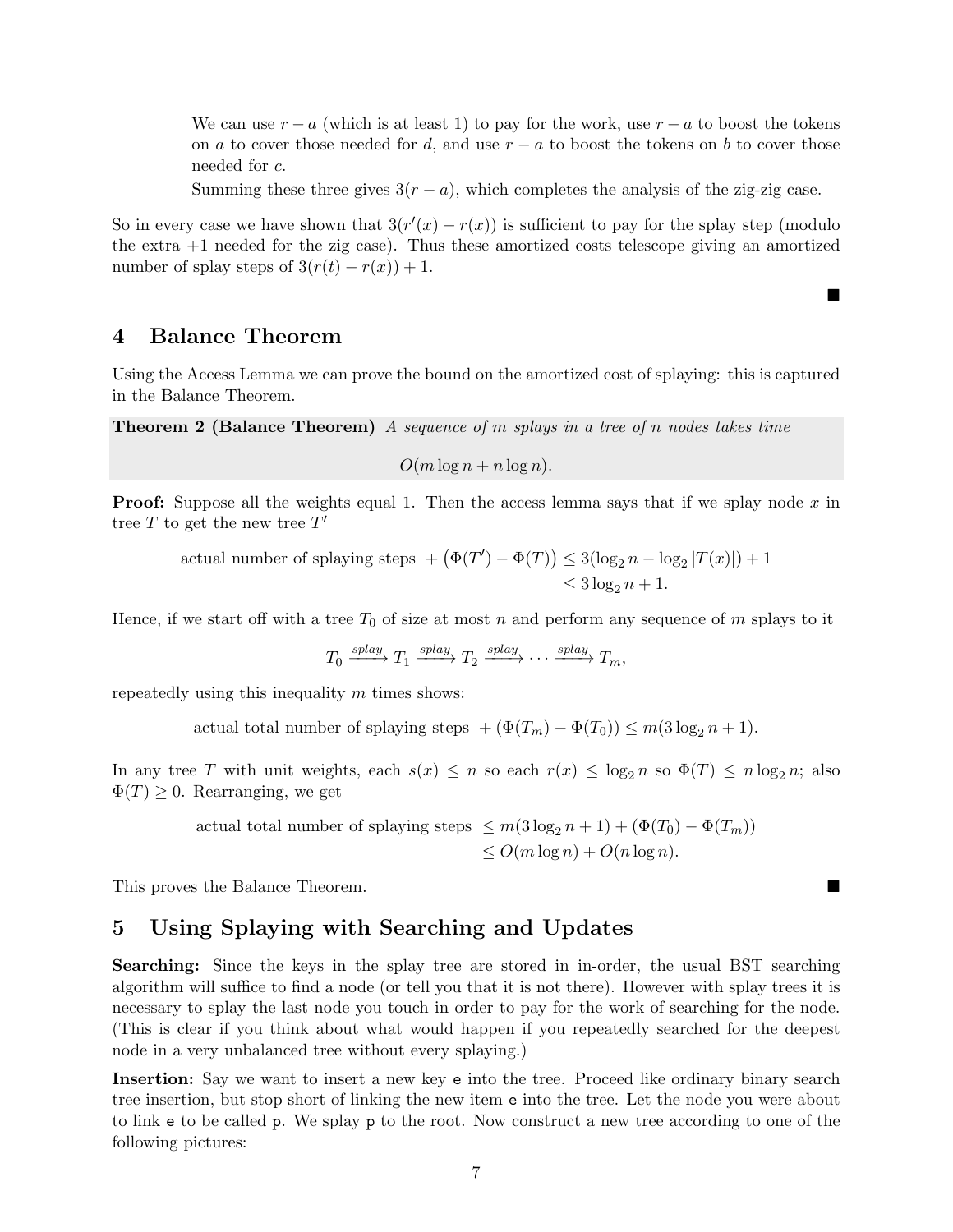

The choice of which pattern to use on the right is determined by whether **e** is less than **p** or greater than it. Note that after this operation one of p's children will be empty.

Let's analyze the amortized cost of this opertion when all the weights are 1 and the tree initially has n nodes in it. The amortized cost of the splay is  $O(\log n)$  according to the Access Lemma. This also pays for the work of finding node p. But we're not done yet, because attaching e to the tree changes the potential, and we have to take this into account. The number of tokens on p can only decrease (its size can not increase). However we have to populate e with tokens, the number of which is at most  $\log(n + 1) = O(\log n)$ . Thus the total amortized cost of the insertion is  $O(\log n)$ .

An alternative insertion algorithm is to do the ordinary binary tree insertion (link e to p), and then simply splay e to the root. This also has efficient amortized cost, but the analysis is a bit more complex.

**Join:** Here we have two trees, say,  $A$ , and  $B$ . We want to put them together with all the items in  $A$  to the left of all the items in  $B$ . This is called the *Join* operation. This is done as follows. Splay the rightmost node of  $A$ . Now make  $B$  the right child of this node. The amortized cost of the operation is easily seen to be  $O(\log n)$  where n is the number of nodes in the tree after joining. (As in the case of insertion, we are using the uniform weight assignment to do this analysis.)

Delete: To delete a node x, simply splay it to the root and then Join its left and right subtrees together as described above. The amortized cost is easily seen to be  $O(\log n)$  where n is the size of the tree before the deletion.

## 6 Additional Applications of the Access Lemms

One of the things that distinguishes splay trees from other forms of balanced trees is the fact that they are provably more efficient various natural access patterns. These theorems are proven by playing with the weight function in the definition of the potential function. In this section we describe some of these theorems.

The following theorem shows that splay trees perform within a constant factor of any static tree.

**Theorem 3 (Static Optimality Theorem)** Let T be any static search tree with n nodes. Let t be the number of comparisons done when searching for all the nodes in a sequence s of accesses. (This sum of the depths of all the nodes). The cost of splaying that sequence of requests, starting with any initial splay tree is  $O(n^2 + t)$ .

The following theorem says that if we measure the cost of an access by the log of the distance to a specific element called the finger, then this is a bound on the actual cost (modulo an additive term). There is a counter-intuitive aspect to this, which is that the algorithm achieves this without knowing which element you've picked to be the finger.

An alternative interpretation is that if the accesses have spatial locality (they cluster around a spacific place) then the sequence is cheap to process.

Theorem 4 (Static Finger Theorem) Consider a sequence of m accesses in an n-node splay tree. Let  $a[j]$  denote the jth element accessed. Let f be a specific element called the finger. Finally